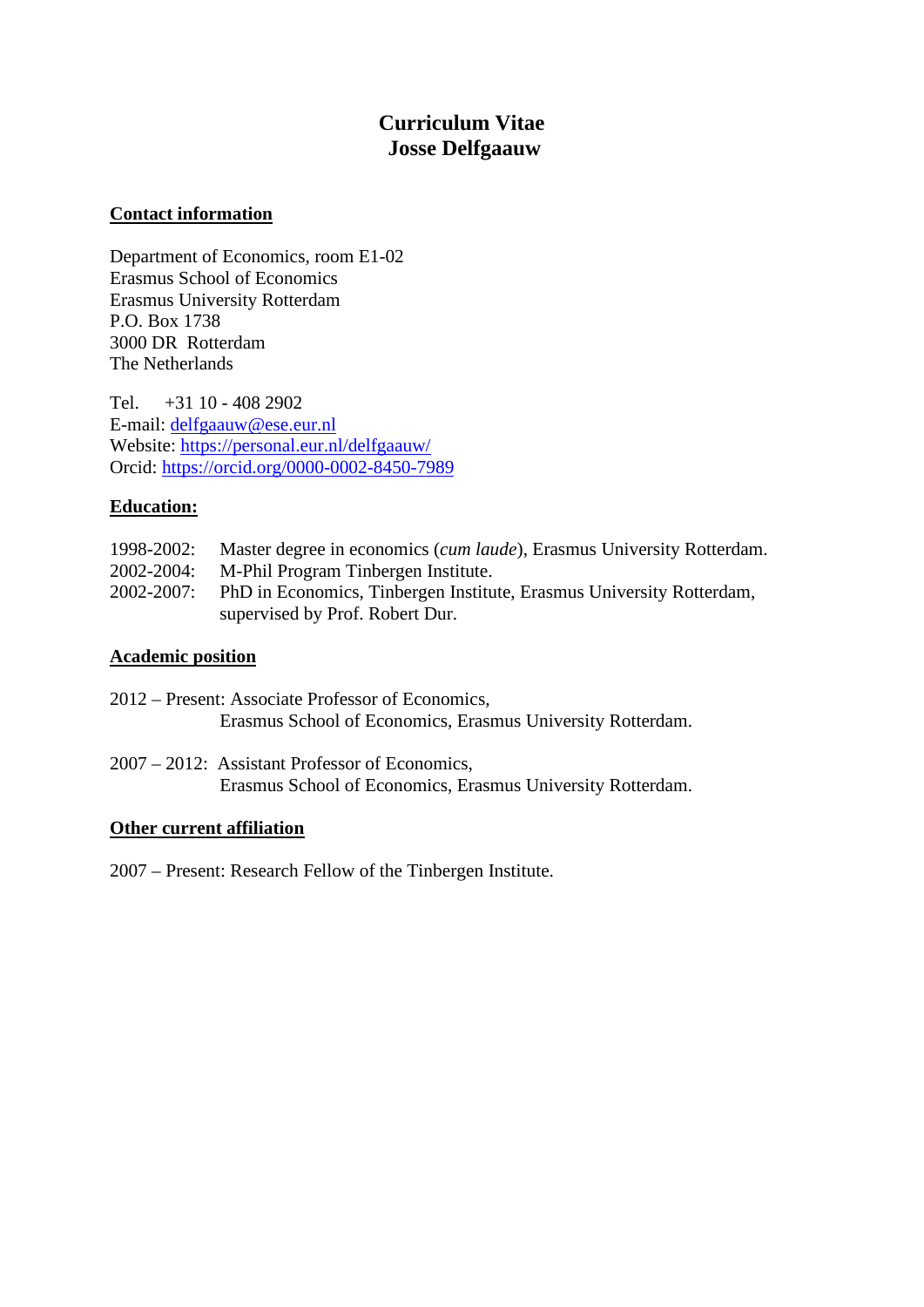# **Publications**

- Delfgaauw, Josse, Robert Dur, Oke Onemu, and Joeri Sol (2021). Team Incentives, Social Cohesion, and Performance: A Natural Field Experiment. *Management Science*, forthcoming.
- Buurman, Margaretha, Josse Delfgaauw, Robert Dur, and Robin Zoutenbier (2020), The Effects of Student Feedback to Teachers: Evidence from a Field Experiment. *Labour Economics*, vol. 65, 101858.
- Delfgaauw, Josse, Robert Dur, and Michiel Souverijn (2020). Team Incentives, Task Assignment, and Performance: A Field Experiment. *The Leadership Quarterly*, vol. 31(3), 101241.
- Delfgaauw, Josse, and Michiel Souverijn (2016). Biased Supervision. *Journal of Economic Behavior & Organization,* vol. 130, pp. 107-125.
- Delfgaauw, Josse, and Otto Swank (2016). Task-specific Human Capital and Organizational Inertia. *Journal of Economics & Management Strategy*, vol. 25(3), pp. 608-626.
- Delfgaauw, Josse, Robert Dur, Arjan Non, and Willem Verbeke (2015). The Effects of Prize Spread and Noise in Elimination Tournaments: A Natural Field Experiment. *Journal of Labor Economics,* vol. 33(3), pp. 521-569.
- Delfgaauw, Josse, Robert Dur, Arjan Non, and Willem Verbeke (2014). Dynamic Incentive Effects of Relative Performance Pay: A Field Experiment. *Labour Economics,* vol. 28(June), pp. 1-13.
- Delfgaauw, Josse, Robert Dur, Joeri Sol, and Willem Verbeke (2013). Tournament Incentives in the Field: Gender Differences in the Workplace. *Journal of Labor Economics,* vol. 32(2), pp. 305-326*.*
- Buurman, Margaretha, Josse Delfgaauw, Robert Dur, and Seth van den Bossche (2012). Public Sector Employees: Risk Averse and Altruistic? *Journal of Economic Behavior & Organization*, vol. 83(3), pp. 279-291.
- Delfgaauw, Josse, and Robert Dur (2010). Managerial Talent, Motivation, and Self-Selection into Public Management. *Journal of Public Economics*, vol. 94 (9-10), pp. 654-660.
- Delfgaauw, Josse, and Robert Dur (2009). From Public Monopsony to Competitive Market: More Efficiency but Higher Prices. *Oxford Economic Papers*, vol. 61 (3), pp. 586-602.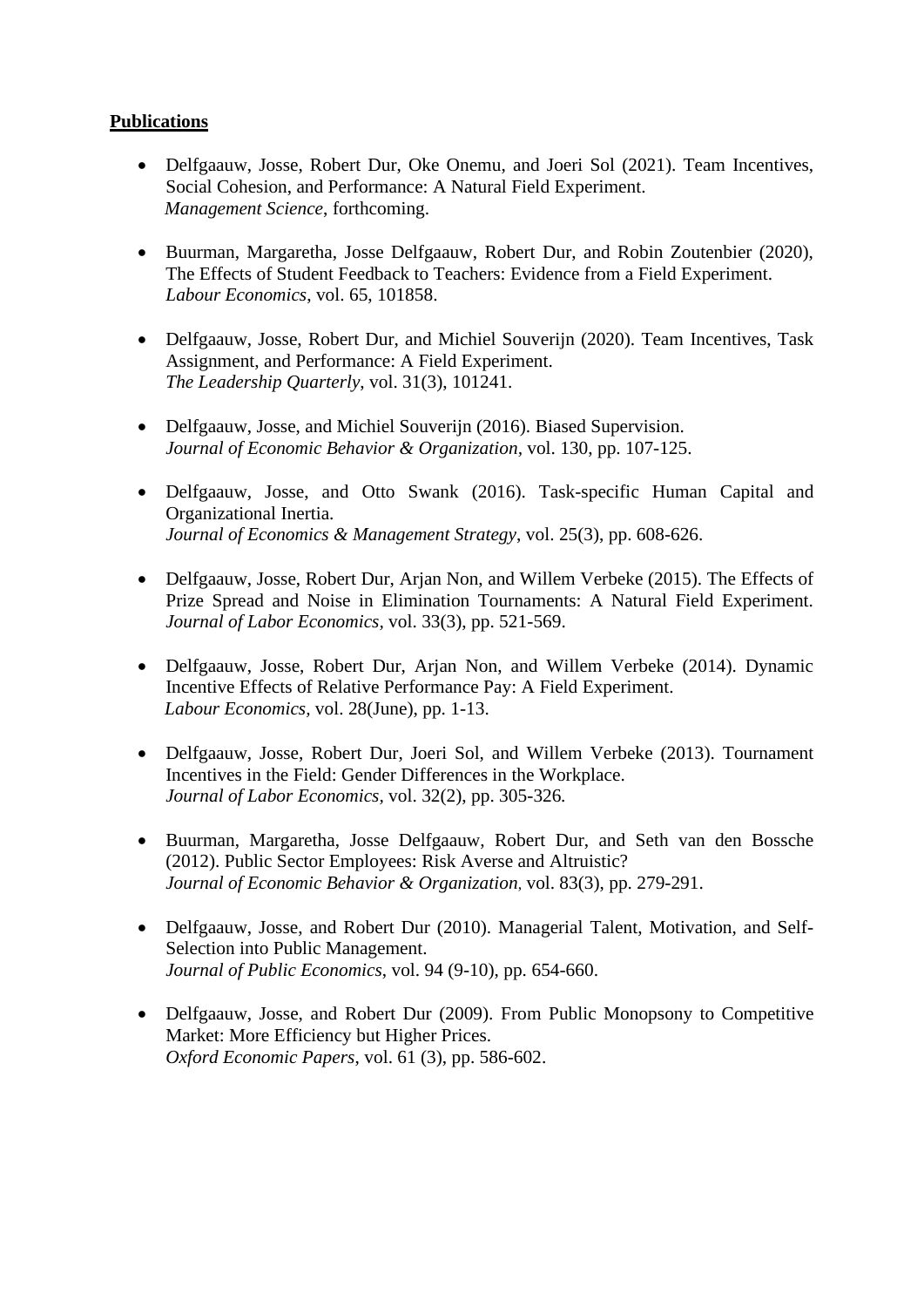- Delfgaauw, Josse, and Robert Dur (2008). Incentives and Workers' Motivation in the Public Sector. *Economic Journal,* vol. 118, pp. 171-191.
- Delfgaauw, Josse (2007). Where To Go? Workers' Reasons to Quit and Intra- versus Interindustry Job Mobility. *Applied Economics,* vol. 62(4), pp. 605-624.
- Delfgaauw, Josse (2007). The Effect of Job Satisfaction on Job Search: Not Just Whether, But Also Where. *Labour Economics*, vol. 17(3), pp. 299-317.
- Delfgaauw, Josse, and Robert Dur (2007). Signaling and Screening of Workers' Motivation. *Journal of Economic Behavior & Organization*, vol. 62(4), pp. 605-624.

# **Publications in Dutch**

- Delfgaauw, Josse (2016), Nobelprijs voor contracttheorie, *ESB*, vol. 101, nr. 4743, pp. 732-733.
- Buurman, Margaretha, Josse Delfgaauw en Robert Dur (2014), De leraar goed beloond?, in: Lex Borghans, Ruud Klarus en Ib Waterreus (Eds.), *Wat is goed onderwijs?*, Uitgeverij Boom/Lemma.
- Delfgaauw, Josse (2010), Competitiedrang op de werkvloer, *ESB*, vol. 95, nr. 4600 pp. 790-791.
- Delfgaauw, Josse (2005), Marktwerking in de zorg en de kosten van arbeid, *ESB*, vol. 90, nr. 4458, pp. 180-181.

# **PhD-students**

Main supervisor:

- Huyen Nguyen, 2016 present (defense expected in 2021)
- Michiel Souverijn,  $2011 2019$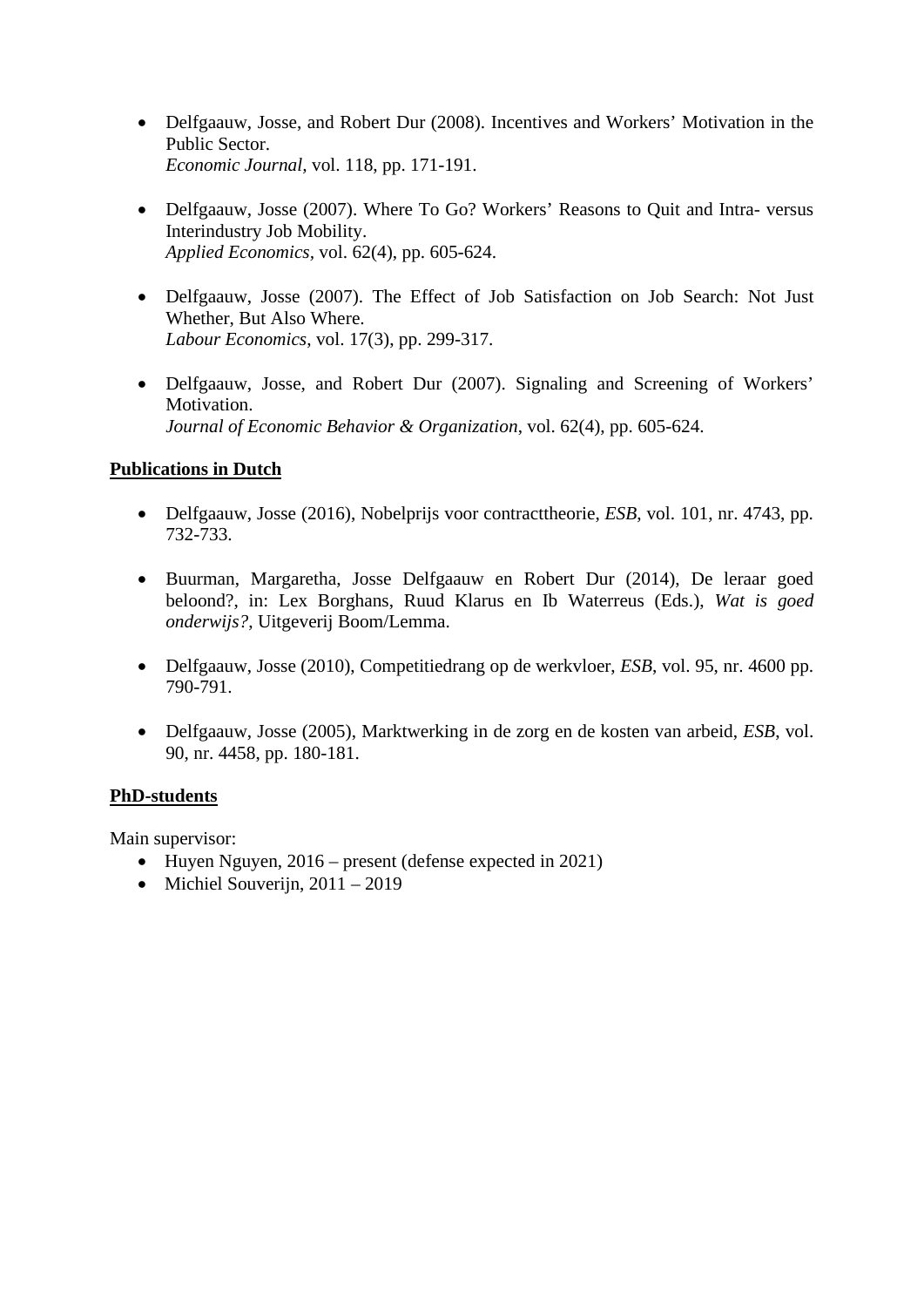# **Teaching**

2007 – present:

- Applied Microeconomics, Ba2 course.
- Toegepaste Micro-economie, Ba2 course
- Economics of Organisations, Master course.

2015 – present:

• Topics in Organisations and Markets, MPhil-course Tinbergen Institute

2014:

• Empirical Personnel Economics, Master course

2006:

• Microeconomics for econometricians, Ba1-course.

# **Grants and Awards**

- NWO Open Competitie grant for the project 'Incentives at Work', 2011 ( $\epsilon$ 200.000)
- 2010 Erasmus School of Economics Top Talent Researcher Award
- 2010 Erasmus School of Economics Top Lecturer Award
- Erasmus School of Economics Lecturer of the Year (decided by students); winner in 2008, nominated in 2009, 2010, and 2012

# **Other professional activities**

- 2016 present: Chair Programme Committee Economics & Business Economics, ESE.
- 2012 present: Developer and Academic Director of ESE Master-specialisation 'Economics of Markets and Organisation'.
- 2012 present: Coordinator education Department of Economics, ESE.
- 2020: Member Selection committee dean ESE.
- 2020 present: Member of ESE-IRB Experimental Research.
- 2020 present: Editorial Board member *The Leadership Quarterly.*
- Co-organiser of the Tinbergen Institute micro-seminars in Rotterdam (2007 2016).
- Member of recruitment committee of the Department of Economics, ESE, 2010-2011 and 2016 – 2017.
- Referee for *American Economic Journal: Microeconomics, BE Journal of Economic Analysis & Policy, British Journal of Industrial Relations, Canadian Journal of Economics, CESifo Economic Studies, Economics of Governance, Economic Inquiry, Economic Journal, European Economic Review, Games and Economic Behavior, Health Economics, Industrial Relations, International Economic Review, International Journal of Health Care Finance and Economics, International Journal of Industrial Organization, International Journal of Organizational Analysis, International Review of Applied Economics, International Tax and Public Finance, IZA Journal of Labor Economics, Journal of Behavioral and Experimental Economics, Journal of Development Economics, Journal of Economic Behavior and*